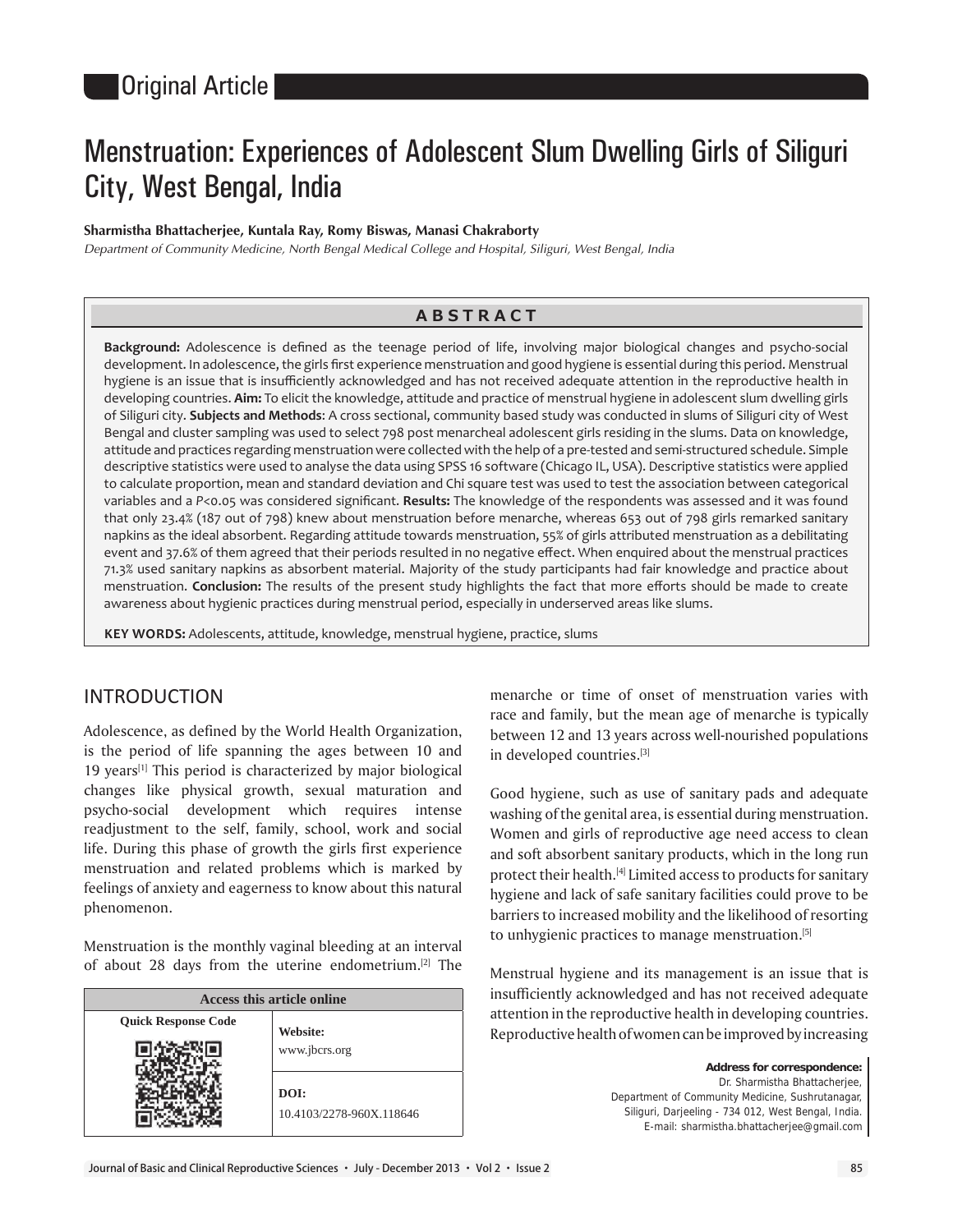the accessibility, availability, affordability and acceptability of sanitary napkins and other protection materials for menstrual hygiene, as a result of which different Millennium Development Goals (2, 3, 5, 7 and 8) can be achieved, in particular the guaranteed right to education and the right to (sexual and reproductive) health.<sup>[6]</sup> Anecdotal evidence suggests that the lack of access to menstrual hygiene (which includes sanitary napkins, toilets in schools, availability of water, privacy and safe disposal) could constrain school attendance and possibly contribute to local infections during this period.[5] A study in West Bengal by Dasgupta *et al*., revealed that menstrual hygiene is far from satisfactory among large proportion of adolescents while ignorance, false perceptions, unsafe practices regarding menstruation and reluctance of the mother to educate her child are also quite common among them.[7] Similar findings were reported by Poureslami *et al*., in a study among female adolescents of Tehran suburbs; where only 1/3rd of the study participants practiced personal hygiene, such as taking a bath, and used hygienic materials (i.e., sterile pads) during menstruation.[8]

Slums have been defined as areas where such buildings are in any respect unfit for human behavior and are detrimental to safety, health and morals.[9] The living conditions in slums are usually unhygienic and contrary to all norms of planned urban growth and are an important factor in accelerating transmission of various air and water borne diseases.[10] Adolescents in slums face serious problem of lack of access to reliable knowledge on the process of growing up reproductive health practices. Understanding the gap in the knowledge, attitude and practices related to menstruation of the adolescent girls, will help in planning programmes for this vulnerable group. Studies on this subject have been attempted in other parts of the world, but very few have addressed the problem in slums, where the living conditions are less than satisfactory. This community based study assessed the experiences of adolescent girls from the perspective of their knowledge, attitude and practices regarding menstrual hygiene. Hence, the study was to elicit the knowledge, attitude and practices of menstrual hygiene among the adolescent girls dwelling in the slums of Siliguri city, West Bengal, India.

# SUBJECTS AND METHODS

Siliguri city is located in Darjeeling district in the state of West Bengal, India, with a population of 9,69,195. It is situated in the foothills at the base of the Himalayas and can be described as the gateway to the North East of India, Bhutan, Nepal and Bangladesh. There are 154 slums in Siliguri city with a population of  $1,73,111$ .<sup>[11]</sup> A cross sectional, observational, community based study was

conducted during the period of April 2012 to July 2012 in slums of Siliguri city of West Bengal, India. The sample size of 810 for the study was calculated assuming the prevalence of knowledge of menstruation prior to attainment of menarche as 67.5%,[7] 95% confidence level, 5% absolute precision, design effect of two and non-response rate of 20%. Two-stage, 30-cluster sampling technique was used to select study subjects. First, all the slums of Siliguri city and their respective populations were listed. A cluster interval (5770) was obtained by dividing the total cumulative population of the slums by 30 (number of clusters). A random number less than the cluster interval (5770) were generated with the help of a computer generated random number table. The cluster, which represented this number, was picked up as the first cluster and subsequent clusters were selected by adding the cluster interval of 5952. Thus, 30 clusters were selected on the basis of systematic random sampling from the probability of the cluster selection based on the population size of the cluster. The inter- and intra-cluster homogeneity analysis was done and it was noted that there was inter-cluster homogeneity and intra-cluster heterogeneity. All the resident adolescent girls of the slums who had attained menarche served as the study population. From separate lists of the adolescent girls in the age group 10-19 years in each of these slums, prepared with the help of urban health workers and Anganwadi workers, twenty-seven adolescent girls were selected.

After reaching the selected slums, a central point in each cluster was identified and the direction of the first house was selected by rolling a bottle in the centre of a cluster. The process helped in selecting the first house and thereafter, the next closest house was selected till requisite numbers of study subjects were recruited. Subsequently, house-to-house search was done to collect data and if any adolescent girl was found in the house, she was interviewed at her home. If there were more than one adolescent girl in a single house, a listing of the adolescents was done on the back of the paper and the numbers of a currency note were used to select only one adolescent from each household.

Informed consent and assent were obtained from the guardians and the participating girls respectively. Participation in the study was voluntary and guarantee of confidentiality and anonymity of data was ensured. Ethical clearance was obtained from the Institutional Ethics Committee of North Bengal Medical College, Siliguri, West Bengal, India.

Data on knowledge and practice of menstrual hygiene were collected with the help of pre-tested, semi-structured schedule including ideal age at menarche, absorbents, duration of bleeding, regularity of the cycle. Demographic data included age, religion, literacy status and socioeconomic class. Attitude regarding menstruation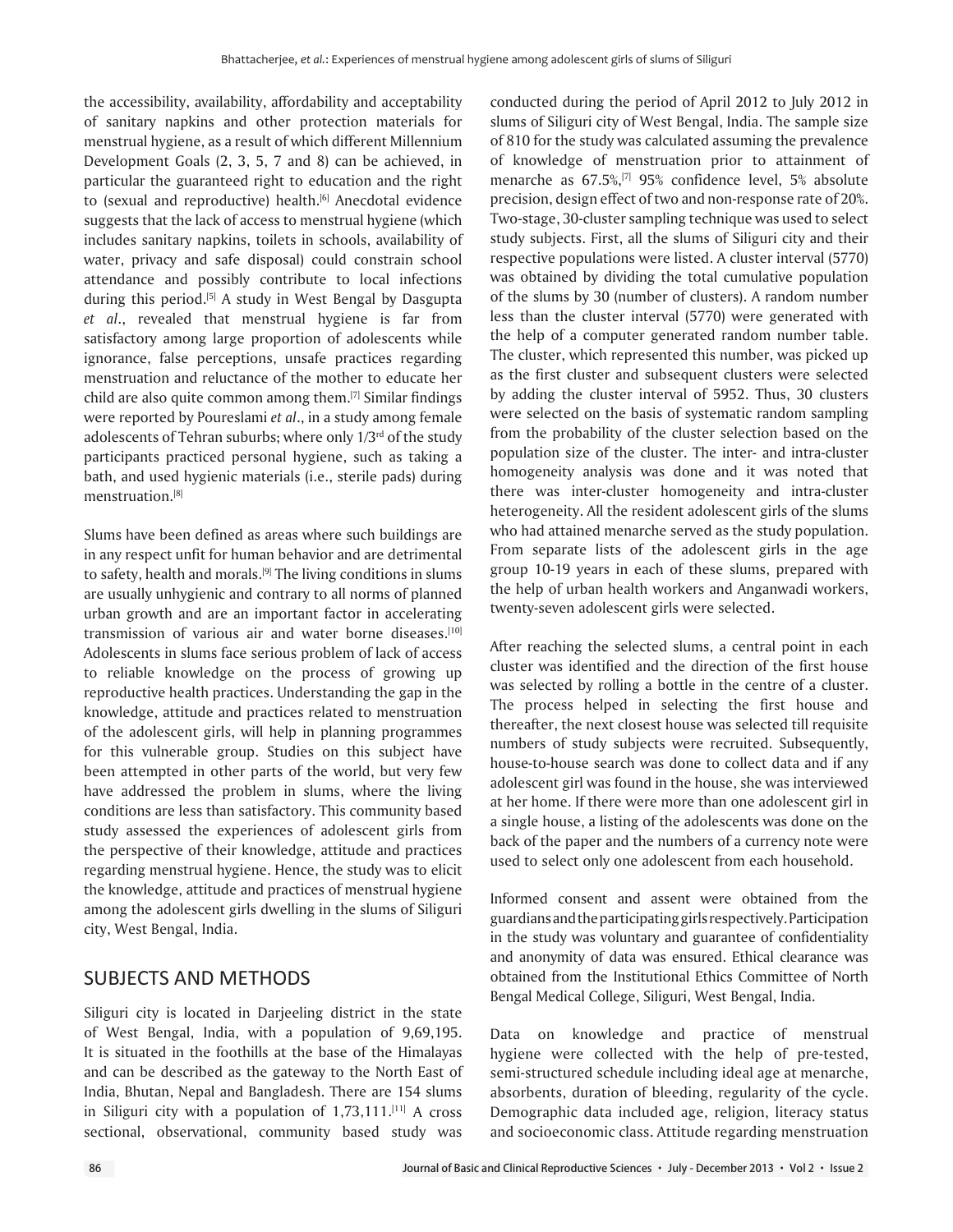was collected using a modified version of The Menstrual Attitudes Questionnaire (MAQ) consists of 33 items involving five factors: menstruation as a debilitating, bothersome and/or natural event, anticipation and prediction of the onset of menstruation and denial of any effect of menstruation.<sup>[12]</sup> By initial translation (from English to the local vernacular Bengali), back-translation and re-translation, followed by a pilot study the questionnaire was customized for the study.

An arbitrary scoring system was used to score the participants' knowledge and practices. Each correct response under knowledge was given one point, whereas any wrong or don't know answer was given no mark. Correct responses for the questions under practice were given one point each and the wrong answers attracted no mark. This gave a total score of ten points for practice and six points for knowledge. Respondents who scored 0-2 points under knowledge were adjudged as having poor knowledge; whereas those that scored 3-4 and 5-6 were adjudged as having fair and good knowledge respectively. Similarly those subjects who scored >6 points, 4-6 points and 0-3 points under practice were adjudged as having good, fair and bad practices respectively.

The schedule was filled up by the four female trained interviewers. The data collected were entered into SPSS 16.0 (Chicago IL, USA) software and the principles of descriptive statistics were applied to calculate proportion, mean and standard deviation and Chi square test was used to test the association between categorical variables. In this study, knowledge, attitude and practice refer to information on what is known, believed and done respectively, in relation to menstruation among adolescent girls, who had already experienced menstruation. Adolescence was classified as early (10-13 years), mid (14-16 years) and late (17-19 years).<sup>[13]</sup>

# RESULTS

Of 810 girls contacted, 798 participated in the study (Response rate =  $98.5%$ ). Majority of the girls (326 out of 798) were in mid adolescence (14-16 years) while the mean age of participants was 14.6 (1.3) years. Less than a quarter, 146 (18.3%) were married whereas 74 (9.3%) were employed as housemaids [Table 1].

Majority of the participants (574 0ut 0f 798) belonged to families practicing Hinduism and the rest were Muslims (224 out of 798). About three-quarter of the girls (602 out of 798) were from families having Below Poverty Line card (BPL card) with per capita income less than Rupees 540 (USD 10). Most of the girls (659 out of 798) attained menarche between 11 and 14 years. The mean age at menarche was 12.6 (1.4) years. The mean duration of menstrual cycle was

4.9 (1.2) days; and 714 out of 798 of the girls reported to have regular cycle.

Only 187 of girls had heard about menstruation before menarche. 328 of the 798 girls knew that menstruation is a physiological process, but about one third believed that it was a curse from God. Majority of the study subjects correctly knew the age for attaining menarche (316 out of 798) and the normal duration of menstrual flow (468 out of 798) [Table 2].

More than half of the girls (316 out of 798) attributed menstruation to a debilitating event, 356 agreed that menstruation is a bothersome event and about 585 of them thought of it as a natural event. Five hundred and twenty six (65.9%) girls agreed that the onset of menstruation could be predicted and anticipated and only 300 of them agreed that their periods resulted in no negative effect [Table 3].

| Table 1: Baseline characteristics of the study subjects |                   |      |  |  |
|---------------------------------------------------------|-------------------|------|--|--|
|                                                         | Frequency (n=798) | $\%$ |  |  |
| Age group                                               |                   |      |  |  |
| Early adolescence (10-13 yrs)                           | 285               | 35.7 |  |  |
| Mid adolescence (14-16 yrs)                             | 326               | 40.9 |  |  |
| Late adolescence (17-19 yrs)                            | 187               | 23.4 |  |  |
| Literacy status                                         |                   |      |  |  |
| No education                                            | 296               | 37.1 |  |  |
| Below primary school                                    | 204               | 25.6 |  |  |
| Primary school completed                                | 170               | 21.3 |  |  |
| Middle school completed                                 | 109               | 13.6 |  |  |
| Secondary school completed or above                     | 19                | 2.4  |  |  |
| Marital status                                          |                   |      |  |  |
| Not married                                             | 652               | 81.7 |  |  |
| Married                                                 | 146               | 18.3 |  |  |

## **Table 2: Key parameters used to assess respondents' knowledge of menstruation**

| Parameters of knowledge                                                  | Frequency (n=798) | Percentage |
|--------------------------------------------------------------------------|-------------------|------------|
| Heard about menstruation before<br>attaining menarche                    | 187               | 23.4       |
| Knew correctly that menstruation is a<br>physiological process           | 328               | 41.1       |
| Knew correctly that uterus is the source<br>of menstrual blood           | 233               | 29.2       |
| Knew that the normal age for                                             | 316               | 39.6       |
| menstruation to begin is 12-13 years<br>Knew that the normal duration of | 468               | 58.6       |
| menstruation is 3-7 days<br>Knew that sanitary napkins should ideally    | 653               | 81.8       |
| be used during menstruation                                              |                   |            |

**Table 3: Respondents' attitude towards menstruation (***n***=798)**

| Attitude                                                                | Frequency (n=798) | Percentage |
|-------------------------------------------------------------------------|-------------------|------------|
| Believed menstruation as a debilitating<br>event                        | 439               | 55.0       |
| Believed menstruation as a bothersome<br>event                          | 356               | 44.6       |
| Believed menstruation is a natural event                                | 585               | 73.3       |
| Believed that onset of menstruation can be<br>anticipated and predicted | 526               | 65.9       |
| Believed menstruation has no negative<br>effect on woman's performance  | 300               | 37.6       |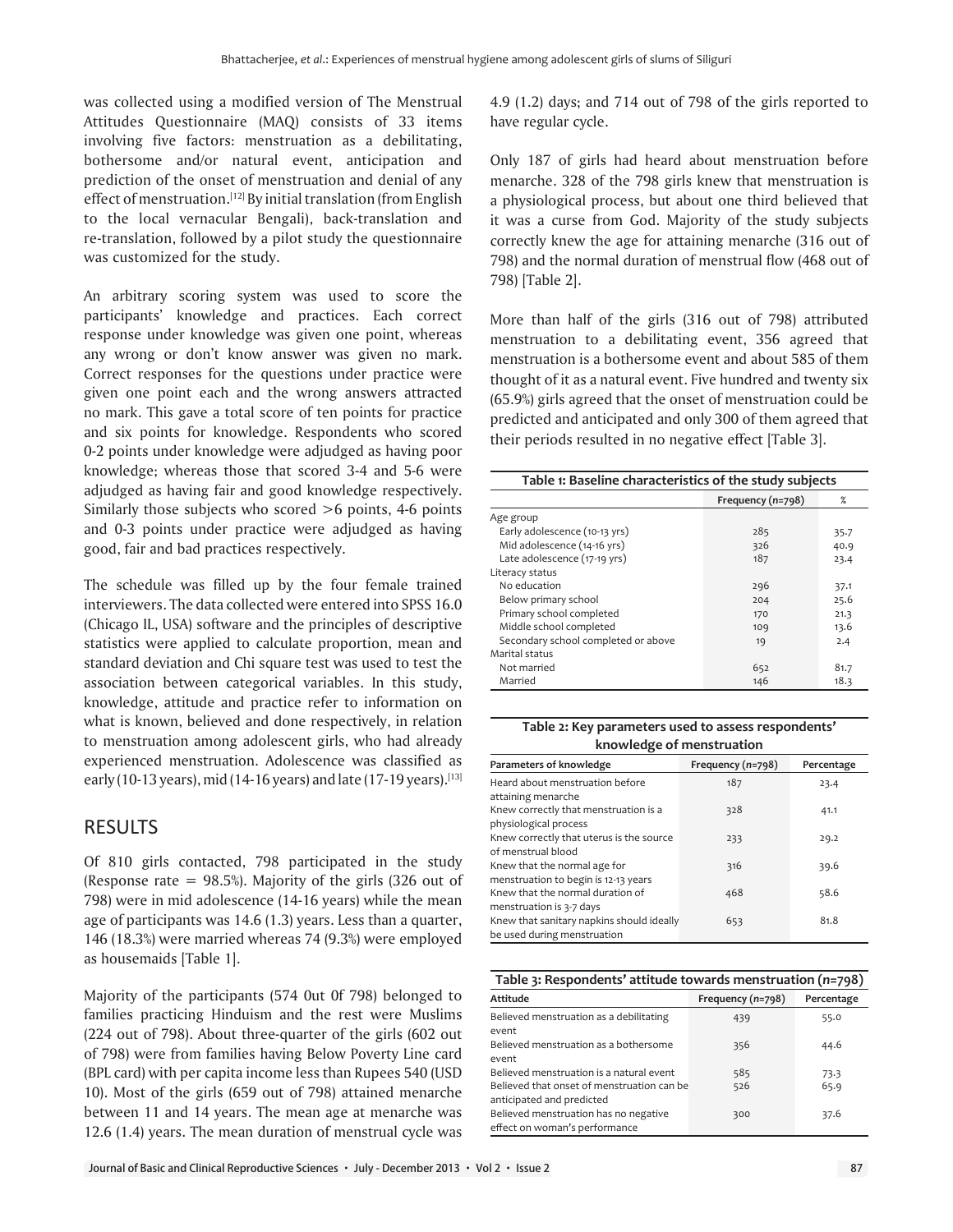When enquired about the menstrual practices of the study subjects, it was observed that only a handful (121 out of 798) take bath daily and only about 241 had the habit of washing their external genitalia with soap and water during their periods. Though 569 (71.3%) girls used sanitary napkins as absorbent material, 312 of all the 798 girls (39.1%) had the habit of reusing the absorbent materials. Majority of the study population (93.1%) avoided religious places and about  $3/4$ <sup>th</sup> (76.6%) of adolescent girls restricted the use of sour food during their menstrual periods [Table 4].

Association between grades of knowledge and practice are shown in Tables 5 and 6. Girls in late adolescent age group (17-19 years), with higher education (secondary school completed or above) and who were married were found to have significantly better knowledge and practice (*P*<0.001) about menstruation as compared to their counterparts. Significant association was observed between having good knowledge and good practices.

More than half (411 out of 798) of the adolescent girls were informed about menstruation from their friends, followed by mass media, teachers, books and only 44 gathered knowledge from their mother [Figure 1].

## **DISCUSSION**

Girls attain menarche during adolescence and menstrual cycles during this period are often irregular. According to the World Health Organization's international and multi-center study of 3073 girls, the median length of the first cycle after menarche was 34 days, with 38% of cycle lengths exceeding 40 days.<sup>[14]</sup> In the present study, the mean age at menarche was 12.6 years which was concordant with the findings of studies by Dasgupta *et al.*, from WestBengal<sup>[7]</sup> and Khanna *et al.*, from Rajasthan.[15]

Three hundred and sixteen (39.6%) subjects of this study knew correctly that the normal age for menarche was 12-13 years. This was quite different to the results of a



Figure 1: Respondents' sources of information about menstruation. (*n*=798)

study among women of reproductive age group in an urban resettlement area of Delhi by Baridalyne and Reddaiah<sup>[16]</sup> where 54.3% of the respondents said that the normal age for attaining menarche was 13 to 14 years. In a similar study conducted among nursing students in Alexandria, Egypt, 85%

| Table 4: Menstrual practices of the study subjects                   |                   |            |  |  |
|----------------------------------------------------------------------|-------------------|------------|--|--|
| Parameters                                                           | Frequency (n=798) | Percentage |  |  |
| Takes bath daily with soap during<br>menstruation                    | 121               | 15.2       |  |  |
| Cleans external genitalia with water and soap<br>during periods      | 241               | 30.2       |  |  |
| Uses sanitary napkin as absorbent material<br>during menstruation    | 569               | 71.3       |  |  |
| Stores the unused absorbent materials<br>correctly in cupboard/trunk | 379               | 47.5       |  |  |
| Does not reuse the absorbent material                                | 486               | 60.9       |  |  |
| Disposes the used sanitary napkin correctly<br>$(N=569)$             | 279               | 49.0       |  |  |
| Takes increased rest during menstruation                             | 103               | 12.9       |  |  |
| Wears clean clothes during menstruation                              | 379               | 47.5       |  |  |
| Avoid religious places during menstruation                           | 743               | 93.1       |  |  |
| Restrict sour food like pickles during period                        | 611               | 76.6       |  |  |

**Table 5: Socio-demographic factors influencing participants' knowledge regarding menstruation**

|                              | Knowledge |            |            | P value |         |
|------------------------------|-----------|------------|------------|---------|---------|
|                              | Good      | Fair       | Poor       | Total   |         |
| Age group                    |           |            |            |         |         |
| Early adolescence (10-13yrs) | 55(19.3)  | 91(31.9)   | 139(48.8)  | 285     | < 0.001 |
| Mid adolescence (14-16 yrs)  | 37(11.3)  | 159(48.8)  | 130 (39.9) | 326     |         |
| Late adolescence (17-19yrs)  | 71(38.0)  | 99(52.9)   | 17(9.1)    | 187     |         |
| Literacy status              |           |            |            |         |         |
| No education                 | 5(1.7)    | 97(32.8)   | 194 (65.5) | 296     | < 0.001 |
| Below primary school         | 39(19.1)  | 138 (67.6) | 27(13.2)   | 204     |         |
| Primary school completed     | 49(28.8)  | 73(42.9)   | 48(28.2)   | 170     |         |
| Middle school completed      | 57(52.3)  | 37(33.9)   | 15(13.8)   | 109     |         |
| Secondary school completed   | 13(68.4)  | 4(21.1)    | 2(10.5)    | 19      |         |
| or above                     |           |            |            |         |         |
| Marital status               |           |            |            |         |         |
| Not married                  | 77(11.8)  | 307(47.1)  | 268(41.1)  | 652     | < 0.001 |
| Married                      | 86(58.9)  | 42(28.8)   | 18(12.3)   | 146     |         |
| Total                        | 163(20.4) | 349 (43.7) | 286(35.8)  | 798     |         |

## **Table 6: Socio-demographic factors influencing participants' practices regarding menstruation**

|                              | Good       | Fair       | Poor       | Total | P value |
|------------------------------|------------|------------|------------|-------|---------|
| Age group                    |            |            |            |       |         |
| Early Adolescence (10-13yrs) | 37(13.0)   | 113 (39.6) | 135(47.4)  | 285   | 0.001   |
| Mid adolescence (14-16 yrs)  | 69 (21.2)  | 131 (40.2) | 126(38.7)  | 326   |         |
| Late Adolescence (17-19yrs)  | 53(28.3)   | 83(44.4)   | 51(27.3)   | 187   |         |
| Literacy status              |            |            |            |       |         |
| No education                 | 31(10.5)   | 127 (42.9) | 138 (46.6) | 296   | 0.001   |
| Below primary school         | 27(13.2)   | 71(34.8)   | 106(52.0)  | 204   |         |
| Primary school completed     | 29(17.1)   | 89(52.4)   | 52(30.6)   | 170   |         |
| Middle school completed      | 59(54.1)   | 37(33.9)   | 13 (11.9)  | 109   |         |
| Secondary school completed   | 13(68.4)   | 3(15.8)    | 3(15.8)    | 19    |         |
| or above                     |            |            |            |       |         |
| Marital status               |            |            |            |       |         |
| Not married                  | 82(12.6)   | 293(44.9)  | 277(42.5)  | 652   | < 0.001 |
| Married                      | 77 (52.7)  | 34(23.3)   | 35(24.0)   | 146   |         |
| Knowledge                    |            |            |            |       |         |
| Good                         | 101(62.0)  | 33(20.2)   | 29 (17.8)  | 163   | 0.001   |
| Fair                         | 27(7.7)    | 241(69.1)  | 81(23.2)   | 349   |         |
| Poor                         | 31(10.8)   | 53(18.5)   | 202(70.6)  | 286   |         |
|                              | 159 (19.9) | 327 (41.0) | 312 (39.1) | 798   |         |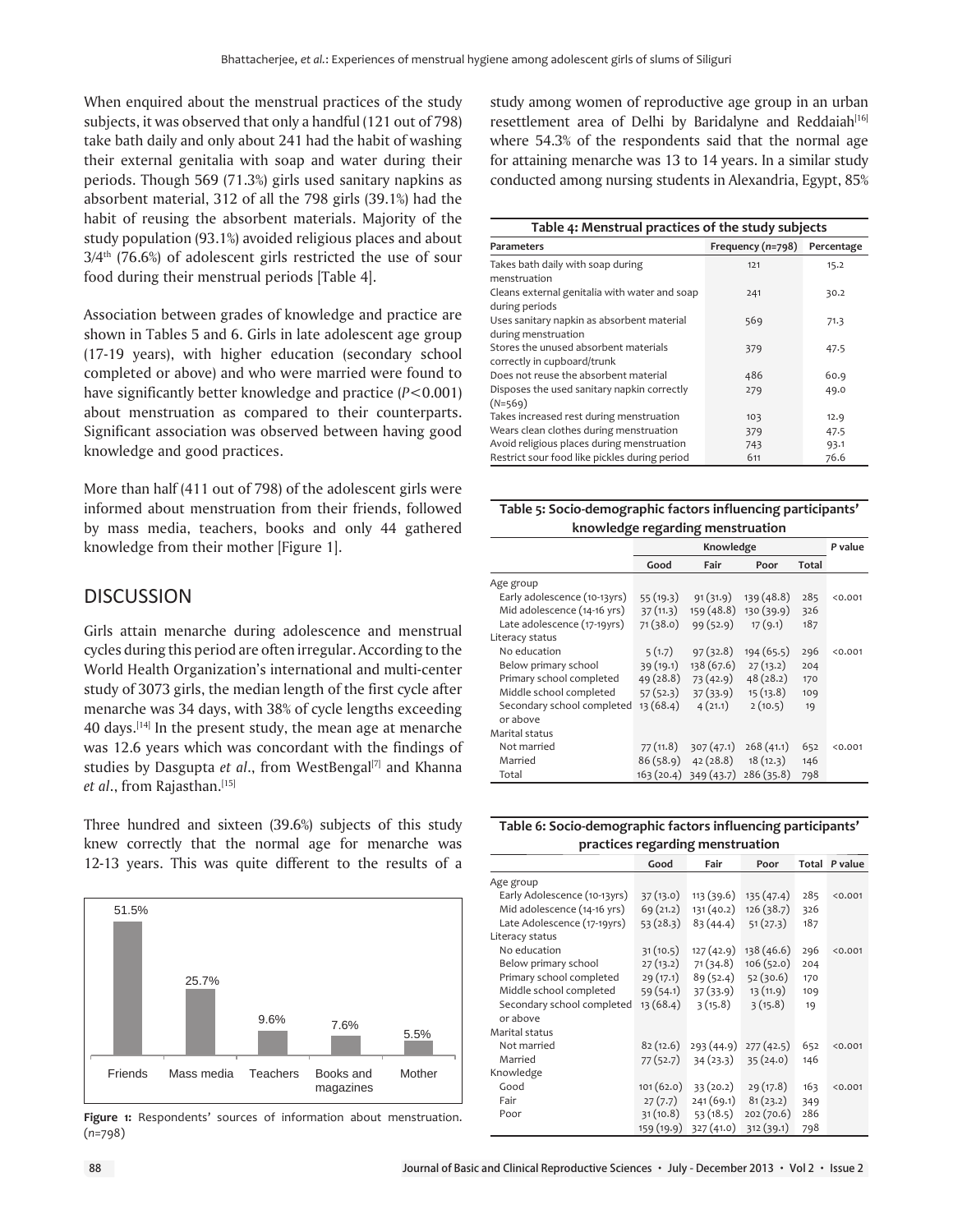were acquainted with the age at menarche and length of the menstrual cycle.<sup>[17]</sup> However, 58.7% of the girls from this study knew that the normal duration of menstruation is 3 to 7 days.

A study conducted among school going adolescent girls in Saoner, Nagpur reported that 36.9% of their subjects knew about menstruation before attaining menarche.<sup>[18]</sup> This figure was higher than the 23.4% obtained from the present study. The Nagpur study also reported that 18.3% of the girls believed that menstruation is a physiological process and only 1% believed it as a curse from God. In the present study however, it was observed that a similar proportion of respondents believed that menstruation is a physiological process and a curse from God, whereas 21.8% believed that menstruation is a disease. The disparity in the findings of the two studies may perhaps be due to the fact that a substantial number of the participants in the current study were illiterate as opposed to the Nagpur study.

Narayana et al.,<sup>[19]</sup> from Pondicherry reported that one-third of the girls they studied correctly identified that the uterus was the source of menstrual blood and this finding is close to the 29.8% observed in the present study. The present study also observed as in other studies[17,18] that most of the girls (81.8%) believed that sanitary pads are the best absorbent for use during menstruation.

The inadequate knowledge of menstruation observed among the subjects of this study may be attributed to the fact that menstruation and menstrual practices are clouded by taboos and socio-cultural restrictions for women as well as adolescent girls in India.[5]

Attitudes toward menstruation play an important role in the perception of menstrual distress. In a study done in Taiwan by Zxy-yann Jane Lu,<sup>[20]</sup> forty-six percent of women agreed that the onset of menstruation could be predicted and anticipated, which was quite similar to our study (50.4%). In the same study, about 35% and 25.3% of women agreed that menstruation was a debilitating and bothersome event respectively whereas the corresponding figures in our study were somewhat higher 41.5% and 33.7% respectively. This difference may be attributed to the cultural differences between the two countries.

Hygiene related practices of women during menstruation are of considerable importance as it affects health by increasing vulnerability to infection especially the infections of urinary tract and perineum. In a study, from Navi Mumbai among adolescent school girls by Nemade *et al*. All the girls studied reported that they do not visit holy places during menstruation and 102 (51.77%) girls reported that they remain in isolation at home during menses.<sup>[21]</sup> We also observed that more than 90% of the study subjects

avoided religious places during menstruation. This is similar to the finding of Narayan *et al.*, in Pondicherry<sup>[19]</sup> where 85.8% opined that one shouldn't go to temple during menstruation. The similarity in findings of the studies may be due to the fact that many religions still hold primitive ideas about menstruation and its negative effect on women, leading to prohibitions about cooking, attending places of worship and sometimes requiring women to live separately from men at this time.[22]

The type of absorbent material used during menses is of primary concern since reusable material could be a source of infection if improperly cleaned. An important finding of this study was that about 71.3% of the study subjects used sanitary pads as absorbents whereas in the study by Baridalyne and Reddaiah, <a>[16]</a> only one-third of the study subjects used sanitary pads as absorbents. A disturbing finding in this study was about 40% re-used the absorbent material. This indicates that the awareness about the possible hazards of reusing pads was poor, which emphasizes the risk leading to high prevalence of reproductive tract infections.

With respect to storage of the absorbent materials, it was found that less than half of the girls (47.5%) stored their unused sanitary pads properly in cupboards/trunks whereas a few (17.4%) girls kept the unused materials in the bathrooms and 35.1% bought sanitary napkins as and when required. A similar study, done by Omidvar *et al.*,<sup>[23]</sup> revealed that 56.6% of the girls stored the clean (unused) pads in the cupboards or drawers 15% and 21.1% used dress cabinet and bathroom respectively for storage. Place of storage of pads/ napkins is equally important for cleanliness, especially the practice of storing sanitary pads in bath rooms is disturbing since it could harbor dust and insects.

This study found that less than one third of the girls cleaned their external genitalia with soap and water during menstruation, a figure that is higher than the 45% reported by Devi *et al.*,<sup>[24]</sup> from a study among rural adolescent girls of Andhra Pradesh. Only 15.2% of the girls in this study took bath daily during menstruation which was considerably higher than reported by Dhingra *et al.*,<sup>[25]</sup> in Jammu and Kashmir, where none of the girls took bath during the days of menstrual period. This may be due to the religious and cultural differences prevalent between the girls of West Bengal, which is a Hindu dominated state compared to the Muslim dominated states of Andhra Pradesh and Jammu and Kashmir. Regarding method of disposal of used sanitary pads, only 15.4% of the girls disposed the material in dustbins. This proportion is lower than the 57.5% reported by Dasgupta et al.<sup>[8]</sup>

Majority of the study population had fair knowledge and practice of menstruation and significant associations were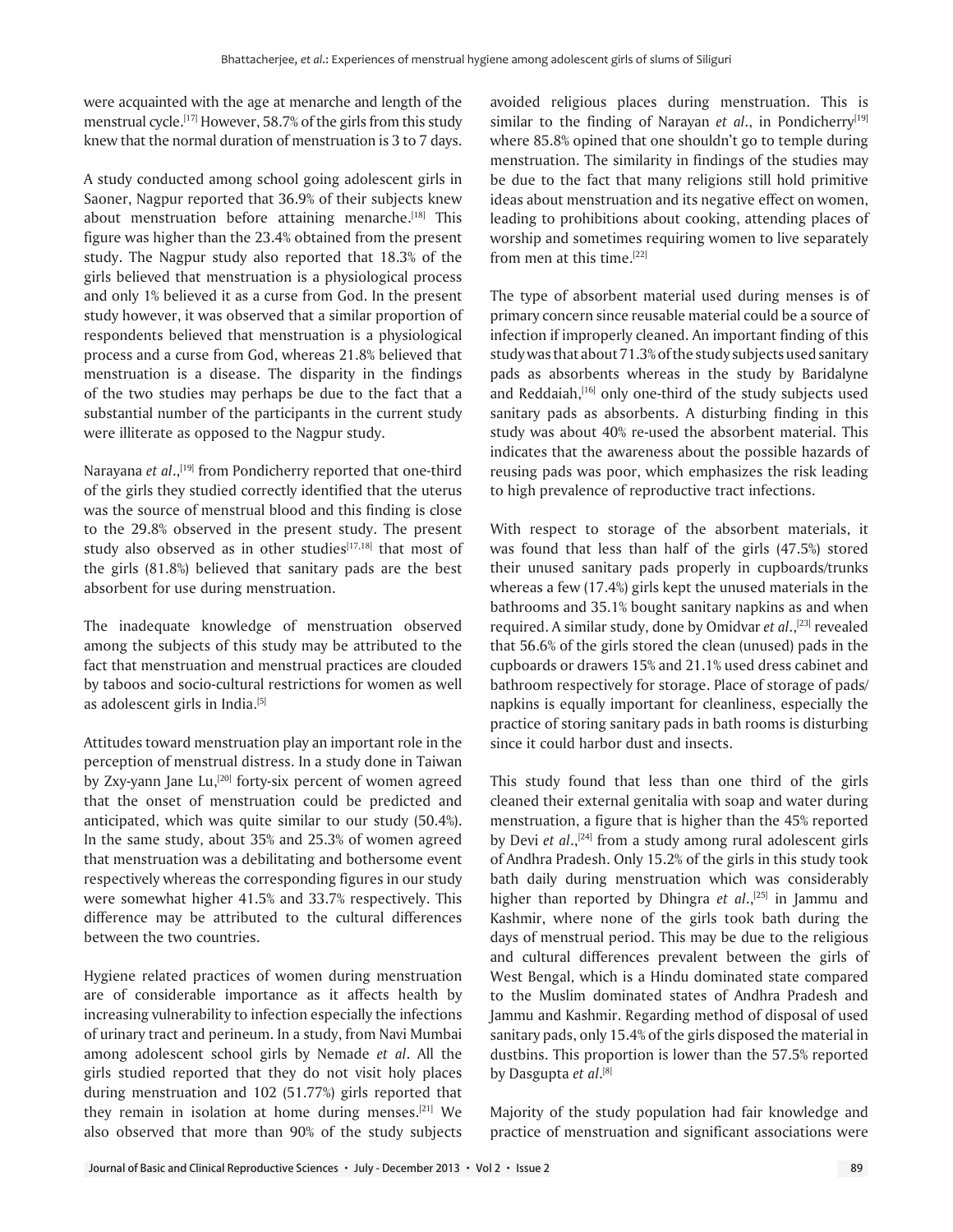found between level of knowledge and practice with marital status, age and literacy status in the present study which was similar to the findings of the studies done in slums of Mumbai<sup>[26]</sup> and among school going adolescents of Thiruvananthapuram, India,<sup>[27]</sup> and Kano, Nigeria.<sup>[28]</sup>

Good knowledge begets good behavior patterns and practices. Quite expectedly, good knowledge was significantly associated with good practice in the present study and other similar studies.[26,28]

Myth, mystery and superstition have long enveloped the facts about menstruation. Therefore, the awareness given to the girls should be accurate. Parents and friends can act as good sources of knowledge transfer among adolescent girls, since most of girls have access to both. The major source of information on menstruation in the present study was friends which is concordant with the findings of other studies.[29,30] In the study by Dasgupta *et al*., in Kolkata, they found that mothers were the main source of information on this subject followed by mass media.[8] In this study however, mothers were the main source of information to only 44 (5.5%) of the girls. This could be due to lack of proper communication between mothers and daughters, due to traditional taboos; such discussion was found awkward and embarrassing.

# **CONCLUSION**

Although the Government of India has included Adolescent Health as a component of Reproductive and Child Health Programe II, little progress has been seen in the slums with respect to the health of adolescent girls. The results of the present study highlight the disturbing state of knowledge, attitude and practice of menstrual hygiene among adolescent girls living in the slums of Siliguri city in West Bengal. Making low cost sanitary napkins available, sustained and effective public health awareness program and setting up of special clinic for adolescent girls in slums are formidable strategies for making menstrual hygiene and management better for the adolescent population.

# **REFERENCES**

- 1. World Health Organisation. Programming for adolescent health and development. WHO Technical Report series 886. 1999:1-217. Available from: http://whqlibdoc.who.int/trs/WHO\_TRS\_886\_(p1-p144).pdf. [Last accessed on 2013 Apr 3].
- 2. Padubidri VG, Daftary SN. Shaw's textbook of Gynaecology. B. I. 13<sup>th</sup> ed. Chapter 3. Physiology. New Delhi: Churchill Livingstone Pvt Ltd; 2004. p. 46.
- 3. Diaz A, Laufer MR, Breech LL. Menstruation in girls and adolescents: Using the menstrual cycle as a vital sign. Pediatrics 2006;118:2245-50.
- 4. Harvey P, Baghri S, Reed B. Emergency sanitation: Assessment and programme design. Water, Engineering and Development Centre. UK: Loughborough University; 2002. p. 60. Available from: http://

wedc.lboro.ac.uk/docs/research/WEJN4/Emergency\_Sanitation\_ Conference\_Proceedings.pdf. [Last accessed on 2013 Apr 13].

- 5. Government of India. National Rural Health Mission. Promotion of menstrual hygiene among adolescent girls (10-19 Years) in Rural areas. Operational Guidelines. 2012. Available from: http:// indiasanitationportal.org/sites/default/files/Menstrual%20Hygiene\_ Operational%20Guideline\_Eng\_25-08-10.pdf. [Last accessed on 2013 Apr 13].
- 6. Water Aid: Is Menstrual Hygiene and management an issue for adolescent girls? water aid in South Asia publication. A comparative study of four schools in different settings of Nepal; 2009. Available from: http://www.indiahabitat.org/qefl/link/Practices/wa\_nep\_mhm\_ rep\_ march2009.pdf. [Last accessed on 2013 Apr 13].
- 7. Dasgupta A, Sarkar M. Menstrual hygiene: How hygienic is the adolescent girl? Indian J Community Med 2008;33:77-80.
- 8. Poureslami M, Osati-Ashtiani F. Attitudes of female adolescents about dysmenorrhoea and menstrual hygiene in Tehran suburbs. Arch Iranian Med 2002;5:219-24.
- 9. Government of India. The Slum Areas (Improvement And Clearance) Act, 1956 Section 3 (1). Available from**:** http://www.indiankanoon.org/ doc/839084/. [Last accessed on 2013 Apr 13].
- 10. Chandramouli C. Slums in Chennai: A Profile. Proceedings of the 3rd International Conference on Environment and Health, Chennai, India, 15-17 Dec 2003. Department of Geography, University of Madras and Faculty of environmental studies, Chennai; York University. 2003. p. 82-8. Available from: http://www.hss.iitm.ac.in/rt-ppp/Urban/ Health/Miscellaneous/SluminChennai-profile.pdf. [Last accessed on 2013 Apr 13].
- 11. Government of West Bengal. Department of Municipal Affairs. Total number of slum Pockets, Slum population percentage of Slum population, total number of CDS, NHC and NHG formed in the urban local bodies. 2009. Available from: http://www.wbdma.gov.in/PDF/ Total%20Number%20of%20Slum.pdf. [Last accessed on 2013 April 13].
- 12. Brooks-Gunn J, Ruble DN. The menstrual attitude questionnaire. Psychosom Med 1980;42:503-12.
- 13. Gupte S, Bhave SY, editors. Recent advances in paediatrics. Special Vol. 17. Adolescence. Chapter 2, Growth and Development during Adolescence. New Delhi: Jaypee Brothers Medical Publishers (P) Ltd; 2006. p. 18.
- 14. World Health Organization task force on adolescent reproductive health. World Health Organization multicenter study on menstrual and ovulatory patterns in adolescent girls, II: longitudinal study of menstrual patterns in the early postmenarcheal period, duration of bleeding episodes and menstrual cycles. J Adolesc Health Care 1986;7:236-44.
- 15. Khanna A, Goyal RS, Bhawsar SB. Menstrual practice and reproductive Problem: A Study of Adolescent Girls in Rajasthan. J Health Manage 2005;7:91-107.
- 16. Baridalyne N, Reddaiah VP. Menstruation: Knowledge, beliefs and practices of women in the Reproductive Group residing in an Urban Resettlement colony of Delhi. Health Popul Perspect 2004;27:9-16.
- 17. Shazly MK, Hassanein MH, Ibrahim AG, Nosseir SA. Knowledge about menstruation and practices of nursing students affiliated to University of Alexandria. J Egypt Public Health Assoc 1990;65:509-23.
- 18. Thakre SB, Thakre SS, Reddy M, Rathi N, Pathak K, Ughade S. Menstrual Hygiene: Knowledge and practice among adolescent school girls of saoner, Nagpur District. J Clin Diagn Res 2011;5:1027-33.
- 19. Narayan KA, Srinivasa DK, Pelto PJ, Veerammal S. Puberty Rituals, Reproductive Knowledge and Health of Adolescent Schoolgirls in South India. Asia Pac Popul J 2001;18:225-38. Available from: http://www.unescap.org/ESID/psis/population/journal/Articles/2001/ V16N2A14.pdf. [Last accessed on 2013 Apr 13].
- 20. Lu ZJ. The relationship between menstrual attitudes and menstrual symptoms among Taiwanese women. J Adv Nurs 2001;33:621-8. Available from: http://www.feminist.sinica.edu.tw/teach/teach2-5. pdf. [Last accessed on 2013 April 13].
- 21. Nemade D, Anjenaya S, Gujar R. Impact of health education on knowledge and practices about menstruation among adolescent